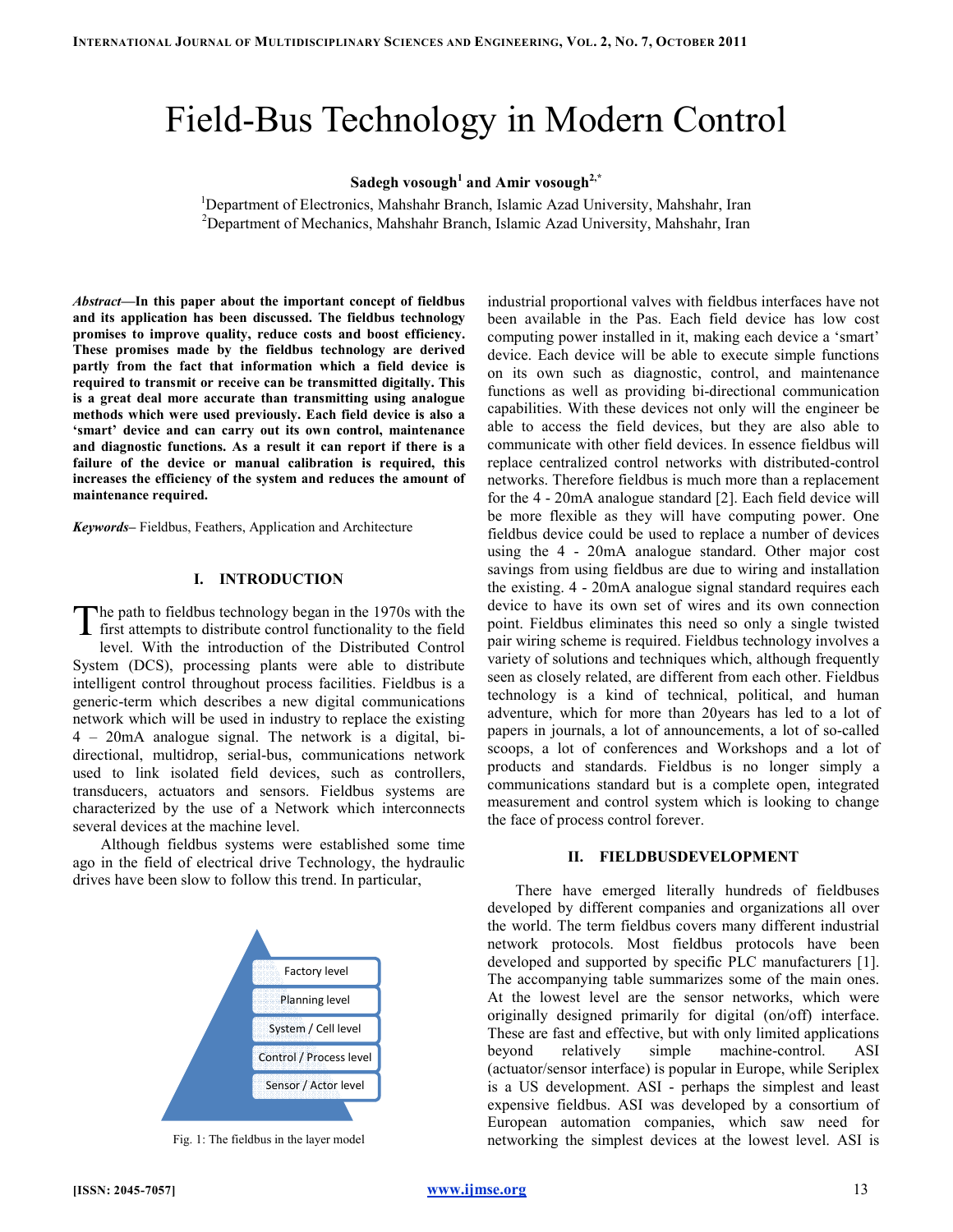easy to configure and low in cost. It is most often used for proximity sensors, photo eyes, limit switches, valves and indicators in applications like packaging machines and material handling systems. ASI is designed for small systems employing discrete I/O. It allows for up to 31 slaves, which can provide for up to four inputs and four outputs each for a total of 248 I/O. Fieldbus was developed by GESPACas a comprehensive remote I/O system, based on distributed intelligence and peer-to-peer communication. Firmware functions are built into each Fieldbus I/O module and allow basic capabilities such as pulse count, delay before action and sending/receiving messages to/from other modules on the network. Bitbus was originally introduced by Intel as a way to add remote I/O capability to Multibus systems. This original fieldbus is one of the most mature and most broadly used networks today. Bitbus allows programs to be downloaded and executed in a remote node for truly distributed system configurations.

WorldFIP provides a deterministic and reliable scheme for communicating process variables (generated by sensors and executed by actuators) and messages (events, configuration commands) at up to 1Mbit per second on inexpensive twisted pairs cables. FIP uses an original mechanism where the bus arbitrator broadcasts a variable identifier to all nodes on the network, triggering the mode producing that variable to place its value on the network. Once on the network, all modules which need that information "consume" it simultaneously. This concept results in a decentralized database of variables in the nodes and remarkable real-time characteristics. This feature eliminates the notion of node address and makes it possible to design truly distributed process control systems. Wide array of development tools for systems and devices Kits contain all required components for given system or device Create a small Fieldbus control system or host system Develop your own foundation Fieldbus devices. National Instruments starter kits for foundation Fieldbus offer all the components necessary for a control system, host system, or device. Starter kits include hardware and software, power supply, and cabling. We have tools for a wide array of Fieldbus development projects.

Micro cyber provides the Foundation fieldbus H1 communication board customized as customer's requirements. This solution can upgrade the traditional instrument to Foundation fieldbus instrument rapidly. The board supports bus communication, control and integration in fieldbus controller, stack, function block and interface circuit, micro cyber can assist customer in passing certification test of Foundation fieldbus and integration test with all kind of DCS system. The standardization process began at this time in these different countries and at an international level, with IECTC 65/SC65C/WG6 [4], simultaneously with the Instrumentation Society of America (ISA) in the United States (in The ISA SP50 (ISA-Standard Practice).

The Fieldbus Foundation is moving forward on the development of a specification standardizing the interface of remote I/O into the open, integrated foundation automation infrastructure. The new High Speed Ethernet Remote I/O (HSE-RIO) specification will define the structure for interfacing remote I/O over the Fieldbus Foundation's tightly



Fig. 2: Fieldbus Starter Kit

integrated HSE control backbone. The addition of remote I/O further tightens the integration of process instrumentation within the foundation fieldbus architecture. The Fieldbus Foundation's End User Advisory Council (EUAC) recently [3] completed its review of use cases for the HSE-RIO citation and submitted its comments to the foundation's Technical Steering Committee (TSC). EUAC review, which involves leading process automation end users from around the world, is a vital step in the process of developing new areas of FOUNDATION technology. The Fieldbus Foundation achieved many important milestones along the way to the maturity and success of Foundation technology. These included:

- Completion of H1 draft preliminary specifications, May 1995
- Demonstration of H1 technology at Monsanto Chocolate Bayou, October 1996
- Registration of the first H1 fieldbus products, September 1998
- Completion of High Speed Ethernet (HSE) draft preliminary specifications, September 1999
- Registration of the first HSE linking devices, May 2001
- Demonstration of HSE and Flexible Function Blocks (FFBs) at ISP Lima, May 2005
- Completion of SIF protocol specifications, 2005

### III. FIELDBUS REQUIREMENTS-APPLICATION

Foundation fieldbus makes instrument data an integral part of the control and operating level. This technology is the optimum interface for your plant planning and maintenance. The basic feature of a foundation fieldbus is the distribution of intelligence to sensors and actuators of the respective plant. Field instruments are used as link masters and can thus function with each other and assume regulating tasks without the involvement of the controller. This means an unrivaled increase in safety and profitable productivity for the plant operator. The fieldbus Requirements-application [6]: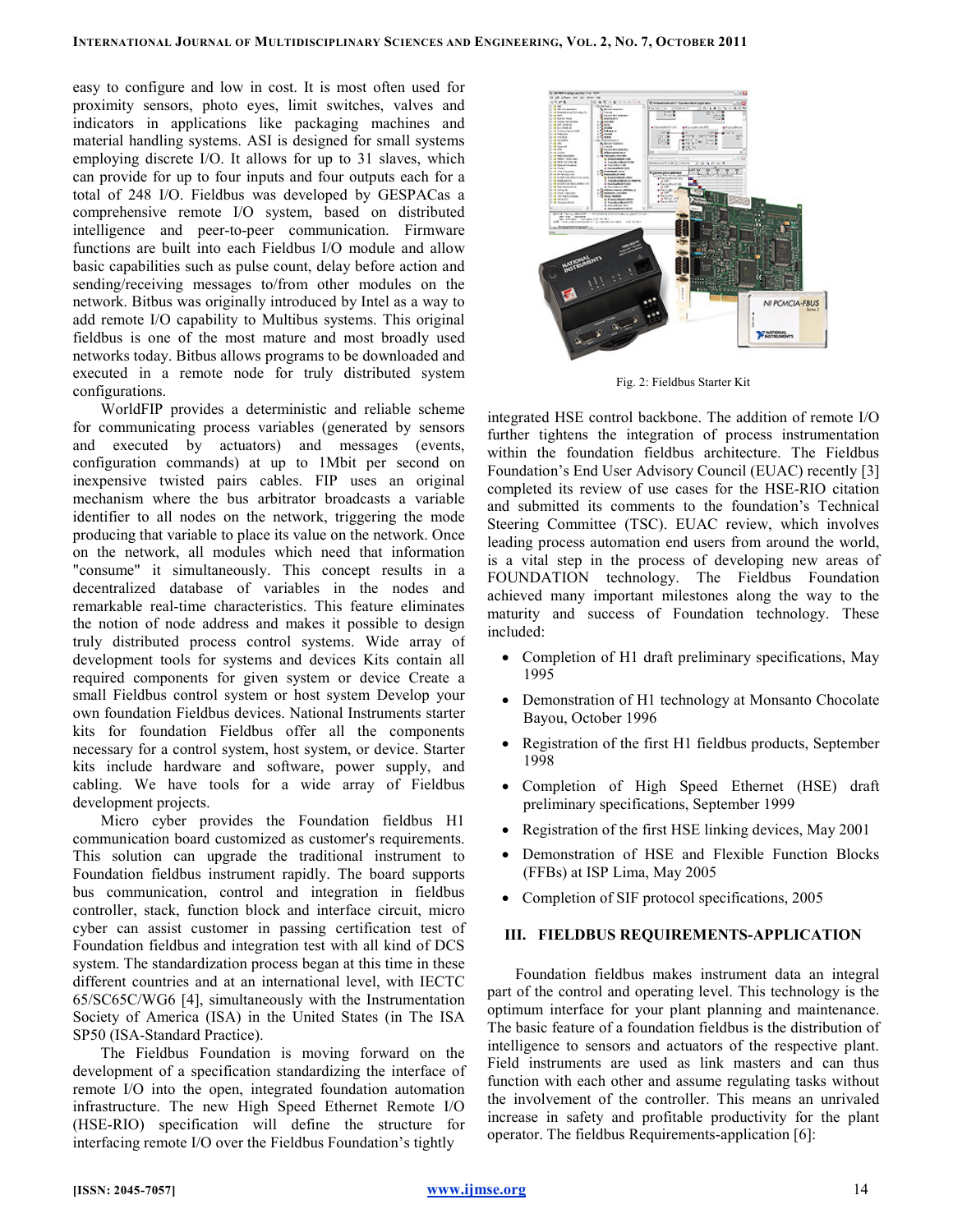- Definition of traffic
- Definition of other services
- Types of data
- Polled and unsolicited messages
- Full logical connectivity
- Application architectures
- Time coherences
- Space consistency

# IV. INTRODUCTION TO FIELDBUS

Foundation Fieldbus is a control strategy primarily used by the Process Industry because it allows for high reliability and distributed control foundation Fieldbus consolidates communication and power onto a single twisted pair of wires. The digital bus enables devices to pass more than just the traditional Process Variable; Additional data in the form of device mode, status, health and alarming are also available to the user. In telecommunication, token passing is a channel access method where a signal called a token is passed between nodes that authorize the node to communicate. The most wellknown examples are token ring and ARCNET. Token passing schemes provide round-robin scheduling, and if the packets are equally sized, the scheduling is max-min fair. The advantage over contention based channel access is that collisions are eliminated, and that the channel bandwidth can be fully utilized without idle time when demand is heavy.

## V. FIELDBUS CABLE

Fieldbus, an emerging instrument standard [5], promises data communication among low-power field instruments. The standard specifies a low-speed data rate under 100 Kbits/second using single- and multiple-twisted-pair cables at distances up to 1900 meter. The intent is to allow Fieldbus instruments to be retrofitted to installed cable now used with low-frequency analog-signaling instruments. Therefore, Fieldbus represents a new application for this cable.

The cable parameters of importance to data communication are attenuation and phase constants, characteristic impedance, and crosstalk; which are generally not available for the existing installed cable. Knowledge of these parameters is helpful in determining acceptable lengths and topologies of proposed networks, and is essential in simulation of signaling on proposed networks. These parameters have been measured in the range of 1 kHz to 100 kHz for a group of 15 representative cables and the results are presented here. A compromise terminator that approximates the cable characteristic impedance in the measured frequency range is proposed, and expected crosstalk is determined.

## VI. FIELDBUS OVERVIEW

Fieldbus networks for Process are more complex, use devices containing processors. Fieldbus provides much more data to the end-user not only process variable data, but diagnostics, network health information, Trending data, data for Predictive maintenance as opposed to Preventative







Fig. 3: ARC Definition of fieldbus

maintenance. According to the ARC Advisory Group, results from testing and real-world applications demonstrate that "Control in the Field" with Foundation technology has the potential to deliver a 30 percent improvement in control performance with very fast, fast and medium-speed process dynamics [6].

# A. Fieldbus Benefits

- Open automation infrastructure
- Greatly improved asset management
- Reduced wiring costs
- Reduced process variability
- Increased capacity utilization
- Reduced maintenance costs
- Reduced commissioning auto detection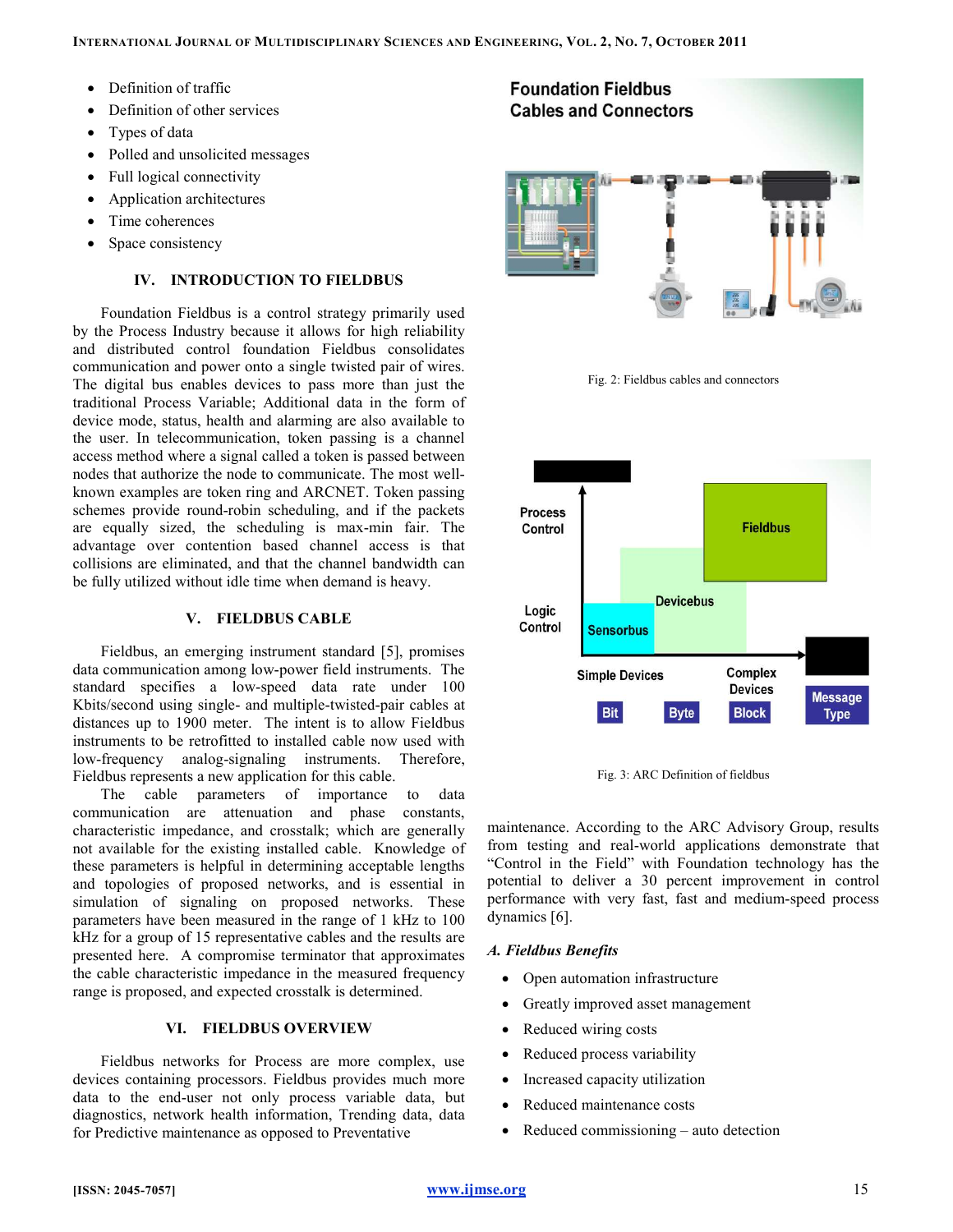- Reduced spare parts inventory
- Improved safety & regulatory compliance

Again according to the ARC Advisory Group End users are finding it increasingly difficult to justify automation purchases based solely on technology. Automation must provide solid business value benefits based on a combination of metrics, such as enhanced asset availability, return on assets, reduced lifecycle cost, and many other strategic and financial objectives. Foundation Fieldbus was built from the ground up to address these business issues, and the development of the technology was directly in response to end



Fig. 4: Process Automation

user demand for access to better data from the field so they could improve the performance of their plants and businesses. The replacement of 4-20 mA technology with a digital network was a big factor in the development of Foundation technology, but that is only part of the equation. The real differentiator between Foundation Fieldbus and its counterparts in process automation, such as Profibus PA and HART, is the incorporation of a function block structure and supporting functions that really make FOUNDATION technology a complete infrastructure for process automation.

Foundation technology includes not only control function blocks, but also has mechanisms for time management, global data access, an open and standards-based control network backbone in the form of HSE, and many other aspects that make it a true automation infrastructure.

## VII. FIELDBUS SOLUTION

Three generations of field device are now in use in the process industries. Firstly, there are the classic, conventional sensors and actuators with analogue 4-20 mA signals and, secondly, the hart transmitters and positioners. The Foundation Fieldbus H1 and Profibus PA, the third generation of field device, were recently introduced. The predominant types of protection for explosion protected sensors and actuators continue to be intrinsically safe and flameproof encapsulated.

The FISCO Specification in accordance with IEC 60079- 27 has gained general acceptance for intrinsically safe fieldbus devices. The FISCO model was accordance with IEC 61158-2, the explosion protected. Version of which was initially viewed as an intrinsically safe bus. However, the numbers of connectable devices are small.

Far more current can be provided for more field devices if we do without intrinsic safety. However, we do not need to do without the intrinsic safety of the field device connection. Appropriate solutions must be provided for this. Besides the conventional IS isolators this does of course relate to Remote I/O Systems for hazardous areas and field device couplers for connection of H1 or PA field devices. Conventional and HART field devices can be interfaced efficiently with higherlevel systems using Remote I/O. For example, this is possible with Profibus DP.

R. STAHL now provides suitable couplers and fieldbus power supplyfor fieldbus devices (H1 and PA). With this concept, the fieldbus is not operated intrinsically safe [7]. This is the only way of implementing an efficient and economical installation powering adequately large number ofField devices. R. STAHL has made it its business to provide simple, efficient and economical solutions and integrate these.

#### VIII. CONCLUSION

In this paper about the fieldbus technology that covers a very large spectrum of techniques and its applications has discussed. The fieldbus is present everywhere. Each field device is also a 'smart' device and can carry out its own control, maintenance and diagnostic functions. Each device will be able to execute simple functions on its own such as diagnostic, control, and maintenance functions as well as providing bi-directional communication capabilities. In the end Modern control systems without fieldbus technology is not possible.

### \*Corresponding Author:

Amir vosough, Department of Mechanics, Mahshahr Branch, Islamic Azad University, Mahshahr, Iran

#### REFERENCES

- [1] E. A. Parr, Industrial Control Handbook, Industrial Press Inc., 1999.
- [2] Dipl.-Ing. Walter Lenz,The Sixth Scandinavian International Conference on Fluid Power, SICFP'99, May 26-28, 1999, Tampere, Finland
- [3] L. Almeida, "Flexibility and timeliness in fieldbus based real time system," Ph.D. thesis, Univ. Aveiro, Aveiro, Portugal, 1999.
- [4] M. Gault and J. P. Lobert, Contribution to the fieldbus standard IEC/TC65/SC65C/WG6, 1985.
- [5] K. Gregory, Mc. Millan, M. Douglas. Considine (ed), Process/Industrial Instruments and Controls Handbook Fifth Edition, McGraw-Hill, 1999